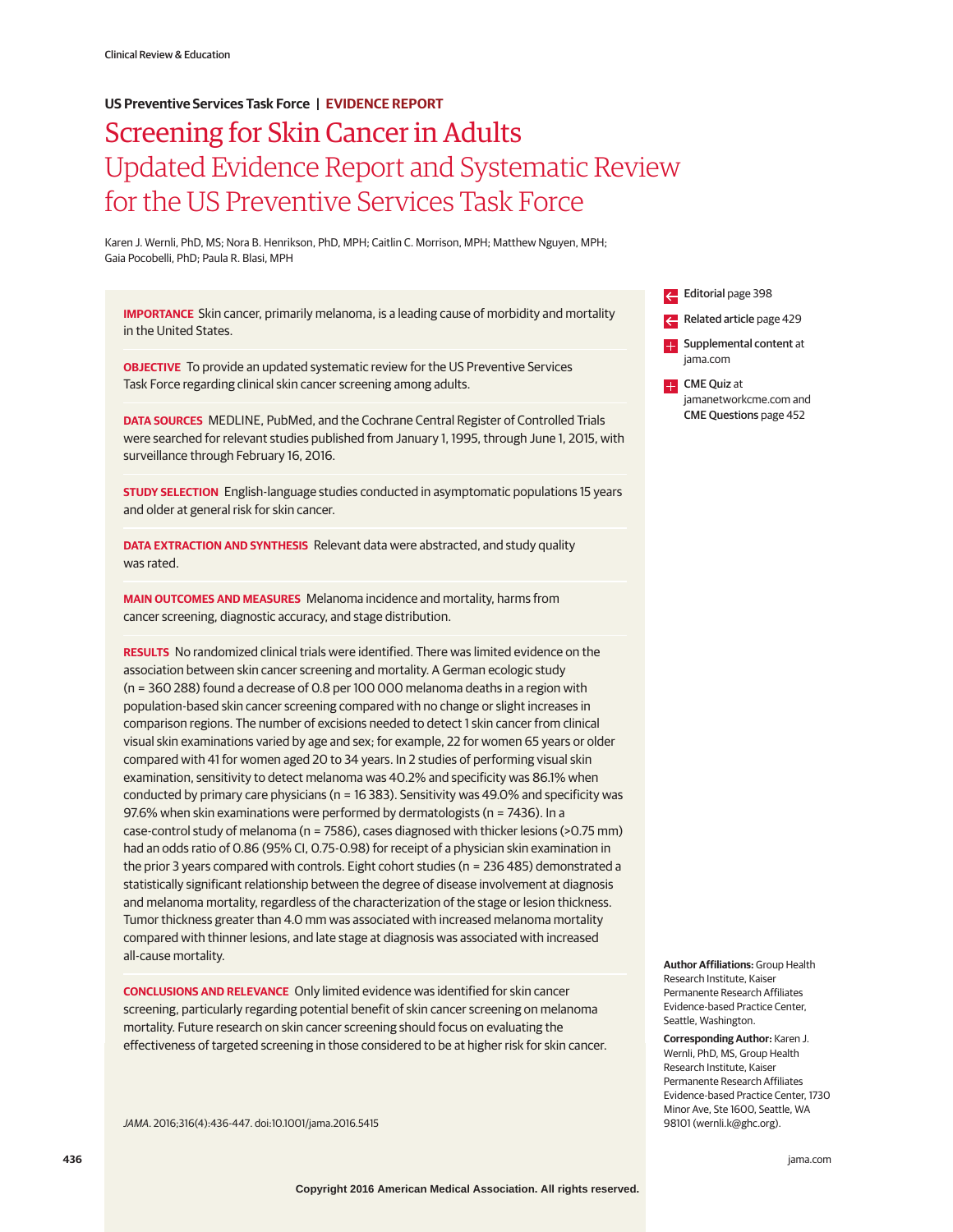kin cancer is among the most common cancers in men and<br>women in the United States,<sup>1</sup> and classified as either non-<br>melanoma skin cancer (NMSC) (ie, basal cell and squamous<br>cell cancers) or melanoma skin cancer. Although N women in the United States,<sup>1</sup> and classified as either nonmelanoma skin cancer (NMSC) (ie, basal cell and squamous cell cancers) or melanoma skin cancer. Although NMSC represents more than 97% of skin cancers, $1$  melanoma skin cancer is the primary public health concern with a higher case-fatality rate.<sup>2</sup> Estimates for 2015 were 73 870 people diagnosed withmelanoma in the United States and 9940 deaths from their disease.<sup>3</sup>

The rationale for skin cancer screening is to detect skin cancers, particularly melanoma, earlier in their clinical course than would happen in usual care, potentially allowing for earlier and more effective treatment. Primary care physicians or dermatologists can perform visual skin cancer screening of the whole or partial body to detect suspicious lesions for potential biopsy.

In 2009, the US Preventive Services Task Force (USPSTF) concluded that the current evidence was insufficient (I recommendation) to assess the balance of benefits and harms of screening the adult general population by primary care clinicians.<sup>4,5</sup> The purpose of this report was to provide an updated systematic review for the USPSTF regarding clinical skin cancer screening among adults.

# Methods

Detailed methods are described in the full report, available at http://www.uspreventiveservicestaskforce.org/Page/Document /final-evidence-review154/skin-cancer-screening2.6

# Scope of Review

An analytic framework and 5 key questions (KQs) were developed (Figure 1). The KQs were designed to identify direct evidence of the benefit of clinical visual skin cancer screening for skin cancer morbidity and mortality (KQ1), the harms and test characteristics of clinical visual skin cancer screening (KQ2 and KQ3), the effectiveness of clinical visual skin cancer screening for early detection of skin cancer (KQ4), and the association between earlier detection of skin cancer and skin cancer morbidity and mortality and all-cause mortality (KQ5).

#### Data Sources and Searches

MEDLINE, PubMed, and the Cochrane Central Register of Controlled Trials were searched for English-language studies published from January 1, 1995, through June 1, 2015. The reference lists were searched from included studies, systematic reviews, andmetaanalyses. Suggestions were also sought from experts, and Clinicaltrials.gov was searched to identify relevant ongoing trials.

Since June 2015, we continued to conduct ongoing surveillance through article alerts and targeted searches of high-impact journals to identifymajor studies published in the interim thatmay affect the conclusions or understanding of the evidence and therefore the related USPSTF recommendation. The last surveillance was conducted on February 16, 2016, and no new studies were included in the review.

## Study Selection

Two researchers independently reviewed 12 514 unique titles with abstracts and 453 full-text articles against a priori inclusion and exclusion criteria.We included studies of asymptomatic adults 15 years and older and conducted in countries with a very high (>0.9) Human Development Index (HDI) according to the United Nations.<sup>8</sup> Studies conducted in very high HDI countries are more likely to be applicable to US settings. Randomized clinical trials, observational studies (ie, cohort and case-control studies), and ecologic studies were included for all key questions. Case series or case reports were also included for identification of potential harms due to screening (KQ2). Screening studies were excluded if they focused on skin examinations in response to patient concerns about suspicious lesions or individuals with known skin cancer; skin self-screening by individuals or partners; physician counseling for self-screening; intermediate or health outcomes relating clinician skin examination to other risk factors (eg, sun-protection behaviors); or measures of patientphysician relationship quality (Figure 2).

For effectiveness and harms studies, screening tests were defined as whole or partial visual skin examination conducted by primary care physicians or dermatologists with or without tools to aid examination (eg, dermatoscopy, whole-body photography). For studies focusing on morbidity and mortality, studies of skin cancer mortality, all-causemortality, ormorbidities associated with any skin cancer (ie, melanoma in situ, dysplastic nevi, and actinic keratosis), including quality of life, were reviewed. For diagnostic accuracy studies, studies that assessed cancer outcomes through cancer registry– based systems or pathology or biopsy reports within a defined period after receipt of screening and estimated false-negative rates for melanoma detection in participants who screened negative were included. For studies on early detection of skin cancer, studies that evaluated either American Joint Committee on Cancer (AJCC) stage<sup>9</sup> or Breslow lesion thickness at diagnosis were included. Detailed search strategies are listed in the eMethods in the Supplement.

## Data Extraction and Quality Assessment

Dual independent critical appraisal of all articles meeting the inclusion criteria was performed. Each study was categorized as good, fair, or poor quality in accordance with USPSTF design-specific quality criteria supplemented with quality criteria for ecologic studies (eTable in the Supplement).<sup>7,10,11</sup> Good- and fair-quality studies were included in the summary of evidence; poor-quality studies were excluded. Key data were extracted on study characteristics, study design elements, outcomes for screening studies, health outcomes, and harms. A second reviewer checked the data for accuracy.

## Data Synthesis and Analysis

Summary evidence tables were created to capture study characteristics and sources of heterogeneity (eg, study quality, sample size, geographic location, age, and sex). For each KQ, the number and design of included studies, overall results, consistency of results, limitations of the body of evidence, applicability of findings, and study quality were summarized. Because few studies were included in the review, summary statistics were not derived and meta-analysis was not conducted.

# **Results**

The review included 13 unique fair- or good-quality studies reported in 15 publications (Table  $1^{12-27}$ ). Of the 15 publications, 13 were included for 1 KQ each, and 2 publications were included for 2 KQs.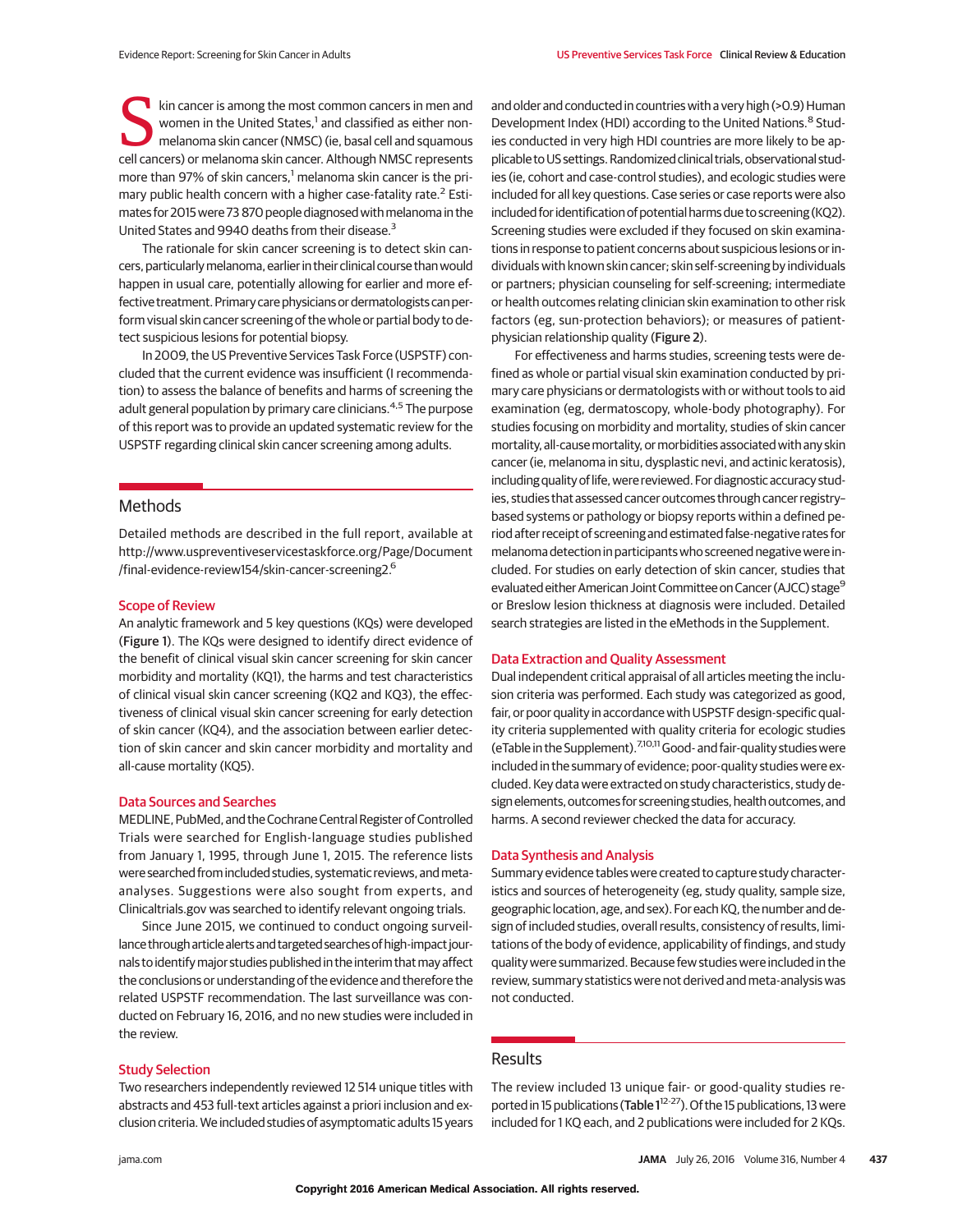#### Figure 1. Analytic Framework and Key Questions



#### Effectiveness of Skin Cancer Screening

Key Question 1. What is the direct evidence that visual skin cancer screening by a primary care clinician or dermatologist reduces skin cancer morbidity and mortality and all-cause mortality?

Noeligible trials assessed skin cancermorbidity or all-causemortality associated with physician visual skin screening. One fairquality ecologic study with 3 publications<sup>12-14</sup> compared trends in melanoma mortality over 10 years in northern Germany, where there was a population-based clinical visual skin cancer screening program, with trends in the surrounding regions with no populationbased skin cancer screening. The Skin Cancer Research to Provide Evidence for Effectiveness of Screening in Northern Germany (SCREEN) study launched a population-based skin cancer screening intervention in 2003, which included physician training, a skin cancer public awareness campaign, and referral protocol to dermatology.During the 1-year intervention period (2003-2004), 360 288 adults were screened with a visual skin cancer examination primarily by nondermatologists, representing about 19% of the eligible population. The majority of adults screened were women (73.6%), and the mean (SD) age was 49.7 (16.2) years. Approximately 39% of screened individuals were recommended to follow up with dermatologists but were lost to follow-up and did not return for dermatology review.

Between 1998 to 1999 (prescreening) and 2008 to 2009 (postscreening), age- and sex-adjusted melanoma mortality decreased by 48% in the intervention region, from 1.7 deaths (95% CI, 1.4- 2.0) to 0.9 deaths (95% CI, 0.7-1.1) per 100 000 persons, representing an overall absolute mortality difference of 0.8 melanoma deaths per 100 000 persons (Table 2). Over the same period in the 5 comparison regions, melanoma mortality remained stable or increased by 0.1 to 0.3 deaths per 100 000 persons, representing increases of 2% to 32%.

# Harms of Skin Cancer Screening

Key Question 2. What are the harms of skin cancer screening and diagnostic follow-up?

Two fair-quality studies with 3 articles, conducted in Germany, assessed the number of excisions needed for the detection of 1 melanoma, basal cell carcinoma, or squamous cell carcinoma in the SCREEN study and the cosmetic acceptance of shave biopsy in a screened population (Table 2).<sup>13-15</sup>

In a population of 360 288 adults, the number of excisions needed to detect 1melanoma, basal cell carcinoma, or squamous cell carcinoma varied by age and sex.<sup>13</sup> Fewer excisions were needed to detect a single case of skin cancer in adults 65 years or older compared with younger adults. Detecting 1 melanoma in women 65 years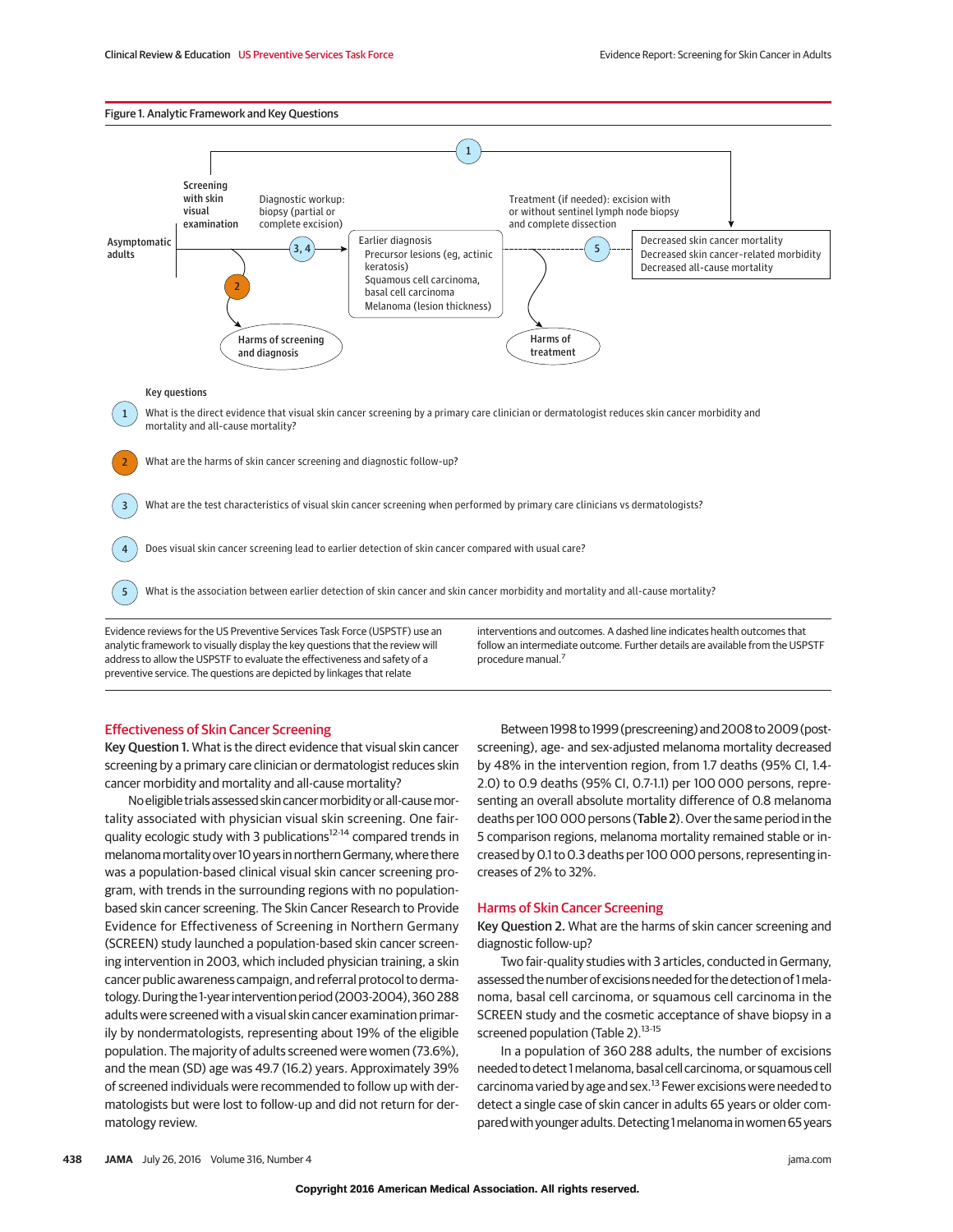

<sup>a</sup> Details about reasons for exclusion are as follows. Nonapplicable: Study aim not applicable. Not original research: Study was not original research. Setting: Study was not conducted in a setting or country relevant to US primary care. Population: Study was not conducted in a population of asymptomatic adults 15 years and older. Quality: Study did not meet criteria for fair or good quality (ie, it was poor quality). Design: Study did not use an included design.

Outcomes: Study did not have relevant outcomes or had incomplete outcomes. Publication date: Study did not meet publication date criteria. Language: Study was published in a non-English language. Intervention: Study used an excluded intervention approach. Screening: Study used an excluded screening approach. Overlapping population: Study population overlapped with 1 or more studies included for this key question (KQ).

and older required 22 excisions compared with 41 in women aged 20 to 34 years. Similar patterns were observed in men and across the other types of skin cancer.

In a population of 45 adults who underwent shave biopsy after screening for removal of potential NMSC, patients reported their cosmetic results as poor for 7.1% of shave sites (mean score, 1.7, between excellent to good) compared with a physician who rated the results as poor for 16.1% of shave sites (mean score, 2.5, between good to fair).15

# Screening Diagnostic Accuracy

Key Question 3. What are the test characteristics of visual screening for skin cancer when performed by primary care clinicians vs dermatologists?

Two fair-quality cohort studies conducted in Australia evaluated test characteristics of skin cancer screening performed by primary care physicians or dermatologists (Table 2). In Queensland, Australia, primary care physicians conducted screenings among 16 383 adults.<sup>16</sup> Cancer outcomes were determined by pathology or biopsy reports for positive screens. The study did not follow up participants with negative screen results, so the exact number of true-negative and false-negative findings was unknown. Therefore, false-negative rates for melanoma were estimated using prior literature in a population screened for skin cancer and melanoma rates for the Queensland population. The recall rate was 14.1% for those who screened positive and were referred to their usual primary care physicians for follow-up. Although the study did not report sensitivity for melanoma detection, sensitivity could be calculated using an estimated false-negative rate. Based on melanomas detected within 3 years of the first screen examination, sensitivity for melanoma detection was calculated as 40.2%, and specificity was 86.1% (95% CI, 85.6%-86.6%).

The second study evaluated the performance of volunteer dermatologists and plastic surgeons who conducted screening of 7436 people in suburban and rural areas in Western Australia.<sup>17</sup> With follow-up to 24 months for melanoma through a cancer registry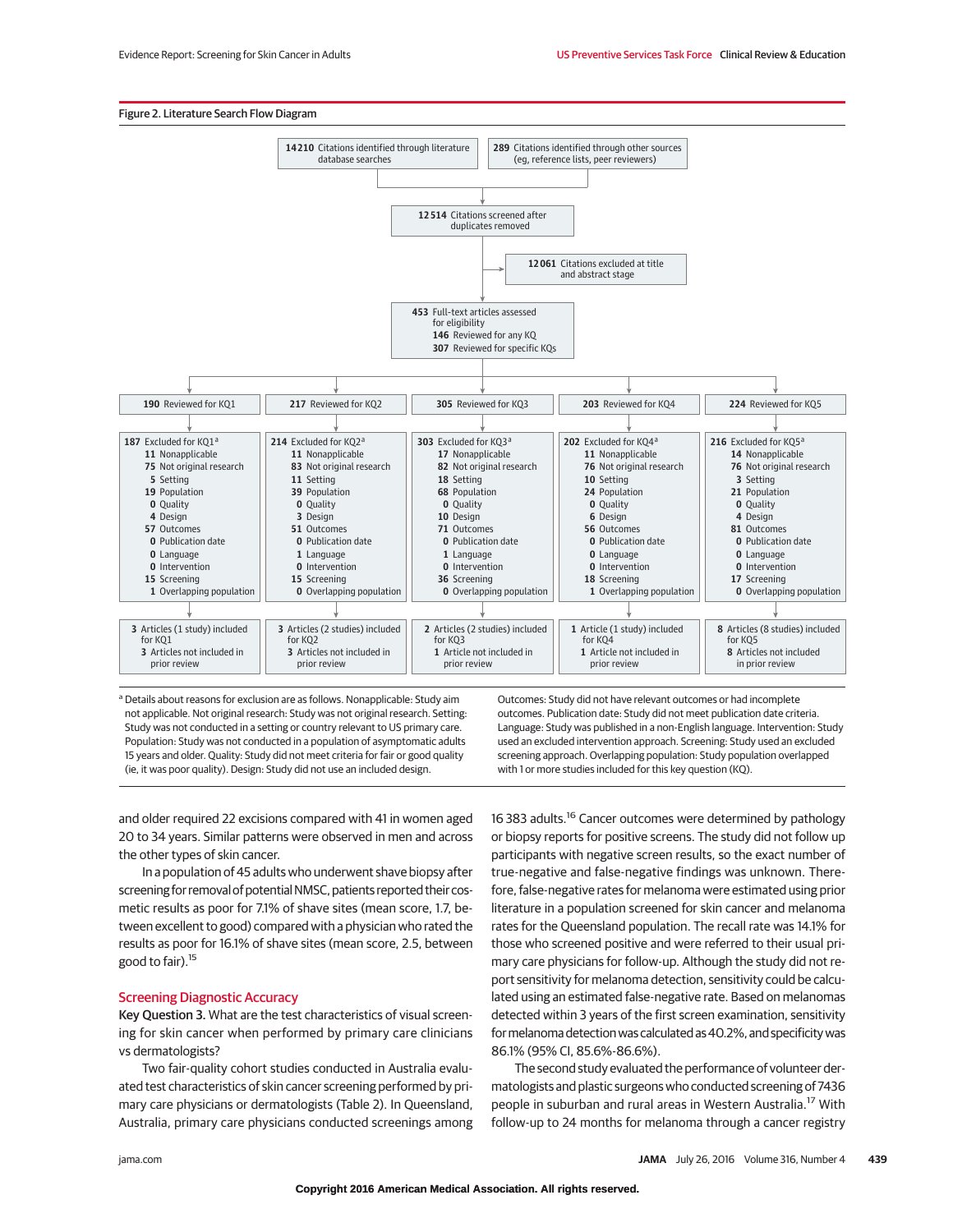|                                                     |                      |           |                                      | No. of                      |                                                                                                                                                                                                 |                                                                                      |                                   | <b>Dates of Data</b> |                                                                                                                           |
|-----------------------------------------------------|----------------------|-----------|--------------------------------------|-----------------------------|-------------------------------------------------------------------------------------------------------------------------------------------------------------------------------------------------|--------------------------------------------------------------------------------------|-----------------------------------|----------------------|---------------------------------------------------------------------------------------------------------------------------|
| Source                                              | Quality <sup>a</sup> | Country   | <b>Study Design</b>                  | Participants                | Population                                                                                                                                                                                      | Age, y                                                                               | Female, No. (%)                   | Collection           | Length of Follow-up                                                                                                       |
| <b>Key Question 1</b>                               |                      |           |                                      |                             |                                                                                                                                                                                                 |                                                                                      |                                   |                      |                                                                                                                           |
| Katalinic et al, 12<br>2012 (SCREEN)                | Fair                 | Germany   | Ecologic                             | 87.46 millionb              | <b>Residents of Germany</b><br>and Denmark                                                                                                                                                      | <b>NR</b>                                                                            | 44.53 million (50.9) <sup>b</sup> | 1998-2009            | Five years after intervention                                                                                             |
| <b>Key Questions 1 and 2</b>                        |                      |           |                                      |                             |                                                                                                                                                                                                 |                                                                                      |                                   |                      |                                                                                                                           |
| Waldmann<br>et al, 13 2012                          | Fair                 | Germany   | Cohort                               | 360 288                     | Residents of<br>Schleswig-Holstein,                                                                                                                                                             | Mean (SD): 49.7 (16.2) 265 306 (73.6)                                                |                                   | 2003-2004            | Twelve months                                                                                                             |
| <b>Breitbart</b><br>et al, $^{14}$<br>2012 (SCREEN) | Good                 |           |                                      |                             | Germany, aged $\geq$ 20 y<br>with whole-body skin<br>cancer screening<br>examination                                                                                                            |                                                                                      |                                   |                      |                                                                                                                           |
| <b>Key Question 2</b>                               |                      |           |                                      |                             |                                                                                                                                                                                                 |                                                                                      |                                   |                      |                                                                                                                           |
| Gambichler<br>et al, 15 2000                        | Fair                 | Germany   | Case series                          | 45                          | Routine skin cancer<br>screening outpatients<br>not suspected of<br>melanoma with a shave<br>biopsy                                                                                             | Mean (range):<br>$32(15-54)$                                                         | 23(51.1)                          | <b>NR</b>            | Six months after biopsy                                                                                                   |
| <b>Key Question 3</b>                               |                      |           |                                      |                             |                                                                                                                                                                                                 |                                                                                      |                                   |                      |                                                                                                                           |
| Aitken et al, <sup>16</sup><br>2006                 | Fair                 | Australia | Cohort                               | 16 3 8 3                    | Residents in a<br>community-based pilot<br>randomized clinical<br>trial of a skin screening<br>program                                                                                          | Mean (SD): 46.5 (16.4)                                                               | 8438 (51.5)                       | 1998-2001            | Up to 3 years after initial screening<br>examination                                                                      |
| Fritschi et al, 17<br>2006                          | Fair                 | Australia | Cohort                               | 7436                        | Adults who attended<br>Lions Cancer Institute<br>weekend mobile<br>screening clinics in<br>rural and suburban<br>locations in Western<br>Australia                                              | No. (%):<br>$<$ 40: 1948 (26.2)<br>40-59: 3437 (46.2)<br>≥60:2051(27.6)              | 4163 (56.0)                       | 1994-2002            | Two years after initial screening<br>examination                                                                          |
| <b>Key Question 4</b>                               |                      |           |                                      |                             |                                                                                                                                                                                                 |                                                                                      |                                   |                      |                                                                                                                           |
| Aitken et al. <sup>18</sup><br>2010                 | Fair                 | Australia | Population-<br>based<br>case-control | 3762 cases<br>3824 controls | Queensland residents<br>aged 20-75 y; cases<br>identified from cancer<br>registry and controls<br>selected through<br>stratified random<br>sampling from<br>Queensland<br><b>Electoral Roll</b> | No. (%):<br>$<$ 40: 629 (16.4)<br>40-69: 2660 (69.6)<br>≥70: 535 (14.0) <sup>c</sup> | 1621 $(42.4)^c$                   | <b>NR</b>            | <b>NA</b>                                                                                                                 |
| <b>Key Question 5</b>                               |                      |           |                                      |                             |                                                                                                                                                                                                 |                                                                                      |                                   |                      |                                                                                                                           |
| Marashi-Pour<br>et al, <sup>19</sup> 2012           | Good                 | Australia | Retrospective<br>cohort study        | 52 3 30                     | Cases of cutaneous<br>melanoma from the<br><b>New South Wales</b><br>Central Cancer Registry                                                                                                    | No. (%):<br>$<$ 40: 7813 (14.9)<br>40-69: 28 132 (53.8)<br>≥70:16374(31.3)           | 21982 (42.0)                      | 1988-2007            | Follow-up time calculated from<br>date of diagnosis until death or end<br>of study period (December 31, 2007)             |
| Green et al. <sup>20</sup><br>2012                  | Fair                 | Australia | Retrospective<br>cohort study        | 26736                       | Queensland residents<br>with a single thin<br>invasive melanoma<br>$(≤1.00 mm)$ diagnosed                                                                                                       | Mean (range):<br>52.7 (15-89)                                                        | 12 408 (46.4)                     | 1982-2007            | Minimum 1 year follow-up. (Survival<br>assessed up to December 31, 2007.)<br>Average length of follow-up not<br>reported. |

(continued)

Evidence Report: Screening for Skin Cancer in Adults

Evidence Report: Screening for Skin Cancer in Adults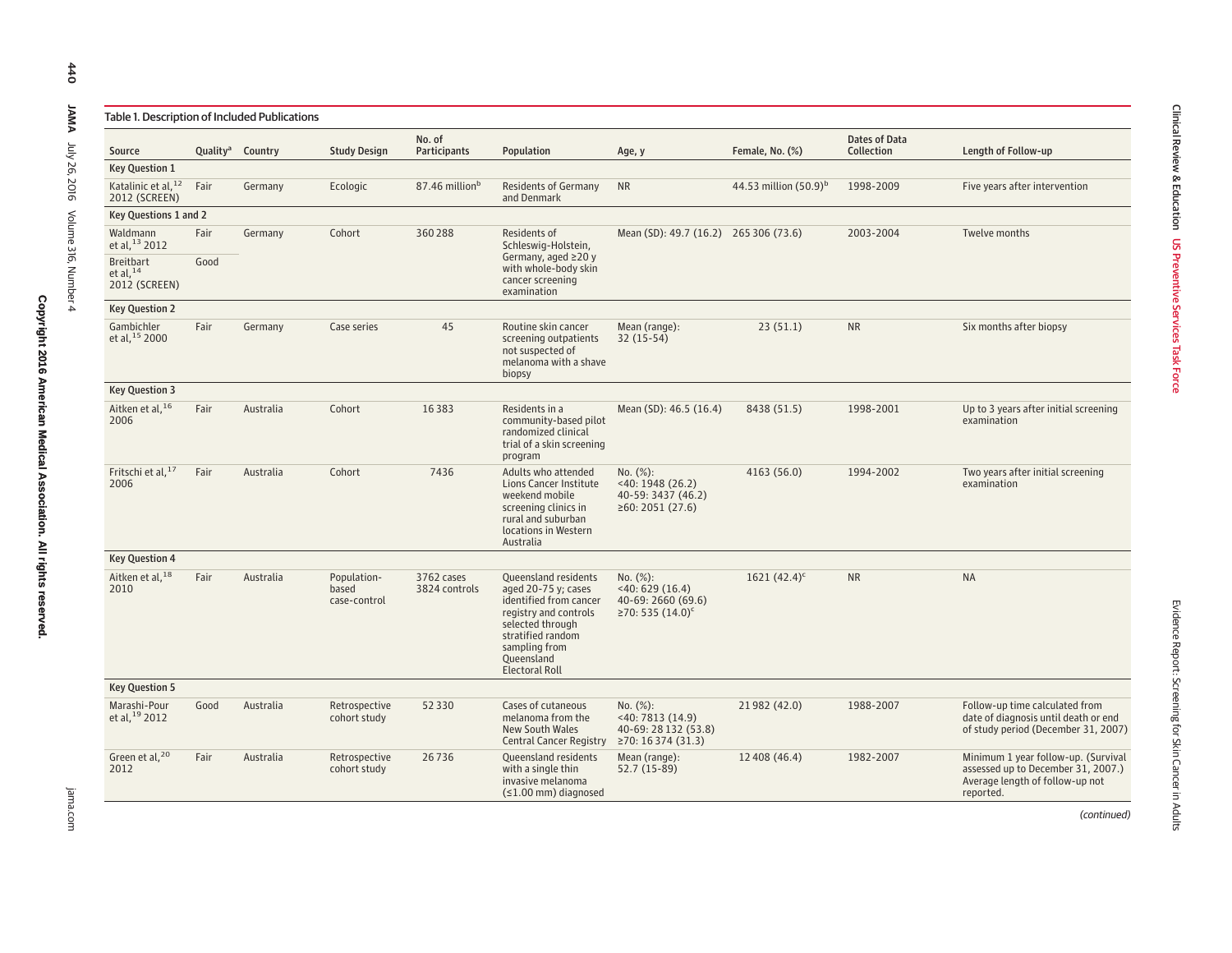## Table 1. Description of Included Publications (continued)

|                                        |                      |                      |                                                                                                                | No. of                                                                                                    |                                                                                                                                                                                           |                                                                                |                 | <b>Dates of Data</b> |                                                                                                                                                                                                                                                                                                          |
|----------------------------------------|----------------------|----------------------|----------------------------------------------------------------------------------------------------------------|-----------------------------------------------------------------------------------------------------------|-------------------------------------------------------------------------------------------------------------------------------------------------------------------------------------------|--------------------------------------------------------------------------------|-----------------|----------------------|----------------------------------------------------------------------------------------------------------------------------------------------------------------------------------------------------------------------------------------------------------------------------------------------------------|
| Source                                 | Quality <sup>a</sup> | Country              | <b>Study Design</b>                                                                                            | Participants                                                                                              | Population                                                                                                                                                                                | Age, y                                                                         | Female, No. (%) | Collection           | Length of Follow-up                                                                                                                                                                                                                                                                                      |
| Pollack et al, 21<br>2011              | Good                 | <b>United States</b> | Retrospective<br>cohort study                                                                                  | 68495                                                                                                     | Cases of melanoma<br>(excluding in situ<br>disease) in the 13 SEER<br>registries in individuals<br>aged >15 y with no<br>previous cancer<br>diagnosis                                     | No. (%):<br>$~5$ <40: 13 383 (19.5)<br>40-64: 33 526 (48.9)<br>≥65:21586(31.5) | 30 869 (45.1)   | 1992-2006            | First primary melanoma cases<br>diagnosed from 1992 to 2001.<br>Followed up through 2006.                                                                                                                                                                                                                |
| Zell et al, <sup>22</sup><br>2008      | Good                 | <b>United States</b> | Retrospective<br>cohort study                                                                                  | 39049                                                                                                     | Incident cases of<br>cutaneous melanoma<br>reported to the<br>California Cancer<br>Registry <sup>d</sup>                                                                                  | Median (95% CI):<br>58 (29.0-84.0)                                             | 16819 (43.1)    | 1993-2003            | Hospital registrars contacted cases<br>annually and CCR staff annually<br>reviewed death certificates. Last<br>date of follow-up was either date<br>of death or last date of contact.                                                                                                                    |
| Reyes-Ortiz<br>et al, 23 2006          | Fair                 | <b>United States</b> | Retrospective<br>cohort study                                                                                  | 23068                                                                                                     | 23 068 Medicare<br>beneficiaries aged<br>$\geq$ 65 y residing in 1 of<br>11 SEER regions,<br>diagnosed with<br>melanoma and with<br>complete ethnicity<br>information                     | No. (%):<br>≥65:23068(100)                                                     | 9225 (40.0)     | 1988-2000            | Survival defined as period between<br>diagnosis and death from melanoma.<br>Censored at death from other causes<br>or December 31, 2000.                                                                                                                                                                 |
| Leiter et al, <sup>24</sup><br>2004    | Fair                 | Germany              | Retrospective<br>cohort study                                                                                  | 12728                                                                                                     | Persons with thin<br>incident primary<br>invasive melanoma in<br>the German-based<br><b>Central Malignant</b><br>Melanoma Registry                                                        | 50(15.7)                                                                       | 7458 (58.6)     | 1976-2000            | Data obtained from Central<br>Malignant Melanoma registry.<br>Patients were examined every<br>3-6 mo for 10 y. All patients<br>included had follow-up time<br>of $>3$ mo and $>10$ y.                                                                                                                    |
| Luke et al, 25<br>2003                 | Fair                 | Australia            | Retrospective<br>cohort study                                                                                  | 9519                                                                                                      | Residents of the state<br>of South Australia<br>diagnosed with invasive $40-69:5015(52.6)$<br>cutaneous melanoma                                                                          | No. (%):<br>$<$ 39: 1999 (21.0)<br>≥70:2505(26.3)                              | 4751 (49.9)     | 1980-2000            | 1994-2000 diagnostic period<br>identified through cancer registry;<br>dates censored at death from other<br>causes or December 31, 2000.                                                                                                                                                                 |
| Owen et al, 26<br>2001                 | Fair                 | <b>United States</b> | Retrospective<br>cohort study                                                                                  | 4560                                                                                                      | Registered patients at<br>the Duke University<br>Melanoma Clinic who<br>began treatment at<br>Duke within 3 mo<br>before or after excision<br>of a primary melanoma<br>(in situ excluded) | Mean (SD):<br>48.3 $(14.2)^e$                                                  | 2075 (45.5)     | 1970-1995            | Patients registered at Duke<br>University Melanoma clinic January<br>1, 1970, to December 31, 1995.<br>Follow-up limited to 10 y by<br>censoring all observations for<br>patients still alive at 10 y after<br>surgery (also death from other<br>causes and loss to follow-up resulted<br>in censoring). |
|                                        |                      |                      |                                                                                                                | Abbreviations: CCR, California Cancer Registry; NA, not applicable; NR, not reported; SCREEN, Skin Cancer |                                                                                                                                                                                           | <sup>c</sup> These data refer to control participants only.                    |                 |                      |                                                                                                                                                                                                                                                                                                          |
| Epidemiology, and End Results Program. |                      |                      |                                                                                                                | Research to Provide Evidence for Effectiveness of Screening in Northern Germany; SEER, Surveillance,      |                                                                                                                                                                                           | <sup>d</sup> California cancer registry is part of SEER.                       |                 |                      |                                                                                                                                                                                                                                                                                                          |
|                                        |                      |                      | <sup>a</sup> Quality assessed using criteria developed by the US Preventive Services Task Force. <sup>27</sup> |                                                                                                           |                                                                                                                                                                                           | <sup>e</sup> Mean age at surgery.                                              |                 |                      |                                                                                                                                                                                                                                                                                                          |

<sup>b</sup> Calculated.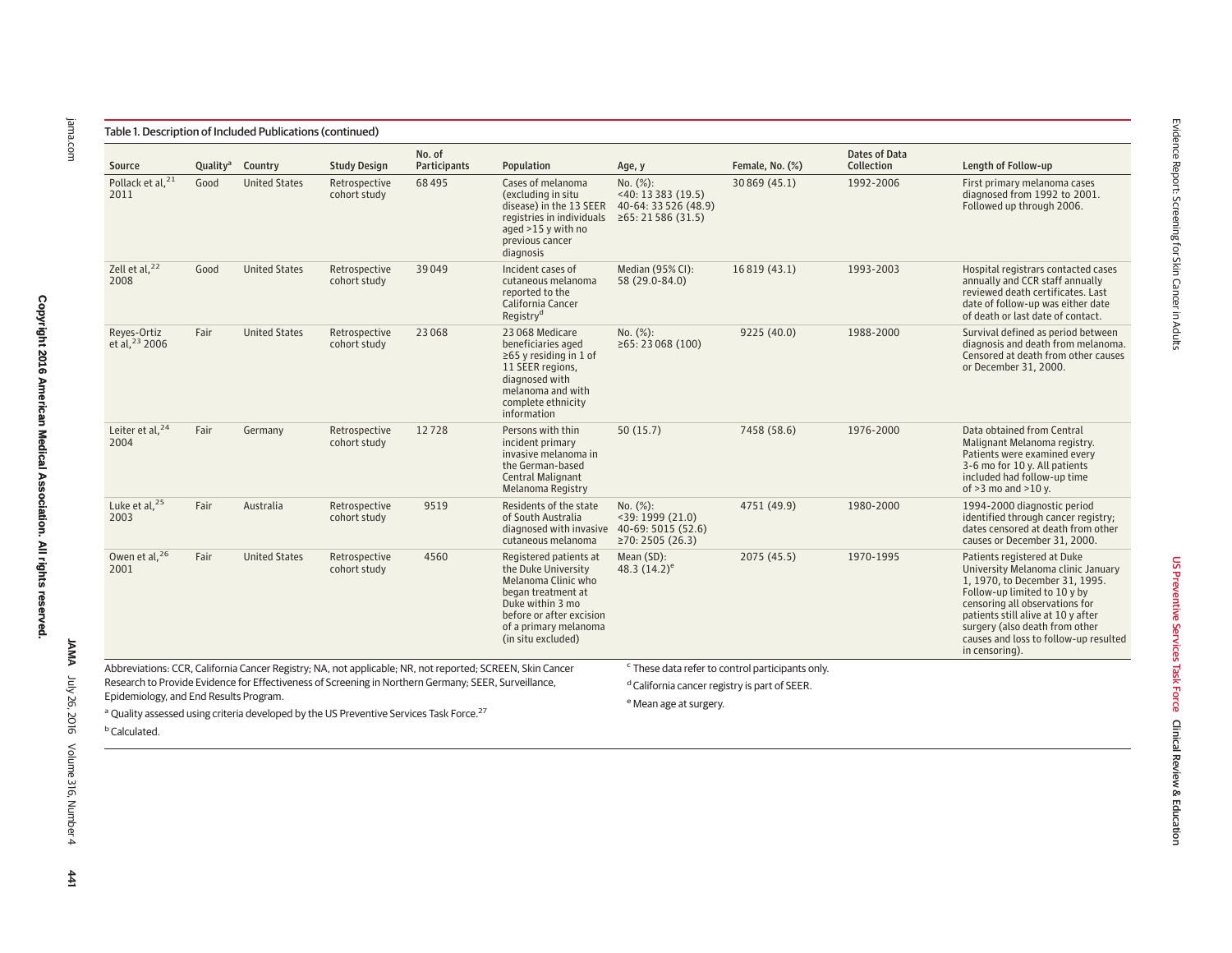| Table 2. Summary of Findings by Study                                                                                     |                                                                                                                                                                                                                                                                                                                                                                                                                                                                                                                                                                                                                                                                                                                                                                                                                                                                                                  |
|---------------------------------------------------------------------------------------------------------------------------|--------------------------------------------------------------------------------------------------------------------------------------------------------------------------------------------------------------------------------------------------------------------------------------------------------------------------------------------------------------------------------------------------------------------------------------------------------------------------------------------------------------------------------------------------------------------------------------------------------------------------------------------------------------------------------------------------------------------------------------------------------------------------------------------------------------------------------------------------------------------------------------------------|
| Source                                                                                                                    | <b>Summary of Findings</b>                                                                                                                                                                                                                                                                                                                                                                                                                                                                                                                                                                                                                                                                                                                                                                                                                                                                       |
| <b>Key Question 1</b>                                                                                                     |                                                                                                                                                                                                                                                                                                                                                                                                                                                                                                                                                                                                                                                                                                                                                                                                                                                                                                  |
| Katalinic et al, <sup>12</sup> 2012<br>Waldmann et al, <sup>13</sup> 2012<br>Breitbart et al, <sup>14</sup> 2012 (SCREEN) | Between prescreening (1998-1999) and postscreening (2008-2009), melanoma mortality in the intervention<br>region decreased from 1.7 (95% CI, 1.4-2.0) to 0.9 (95% CI, 0.7-1.1) deaths per 100 000 persons. There were<br>no mortality reductions observed in the surrounding comparison areas.                                                                                                                                                                                                                                                                                                                                                                                                                                                                                                                                                                                                   |
| <b>Key Question 2</b>                                                                                                     |                                                                                                                                                                                                                                                                                                                                                                                                                                                                                                                                                                                                                                                                                                                                                                                                                                                                                                  |
| Waldmann et al, <sup>13</sup> 2012<br>Breitbart et al, <sup>14</sup> 2012 (SCREEN)                                        | The number of excisions needed to detect skin cancer varied by age and sex. Detecting 1 melanoma in women<br>aged ≥65 y required 22 excisions compared with 41 in women aged 20-34 y. Similar patterns were observed<br>in men and across other skin cancer types.                                                                                                                                                                                                                                                                                                                                                                                                                                                                                                                                                                                                                               |
| Gambichler et al, <sup>15</sup> 2000                                                                                      | Six months after shave biopsy for removal of potential NMSC, patients reported cosmetic outcomes as poor<br>for 7.1% of shave sites compared with 16.1% of physician assessment.                                                                                                                                                                                                                                                                                                                                                                                                                                                                                                                                                                                                                                                                                                                 |
| <b>Key Question 3</b>                                                                                                     |                                                                                                                                                                                                                                                                                                                                                                                                                                                                                                                                                                                                                                                                                                                                                                                                                                                                                                  |
| Aitken et al, 16 2006                                                                                                     | With primary care physicians conducting screenings, specificity for melanoma detection was 86.1% (95% CI,<br>85.6%-86.6%) at 36-mo follow-up. The study did not report sensitivity, but by using the study's estimated<br>false-negative rates, sensitivity was calculated at 40.2%.                                                                                                                                                                                                                                                                                                                                                                                                                                                                                                                                                                                                             |
| Fritschi et al, 17 2006                                                                                                   | With dermatologists and plastic surgeons conducting screenings, specificity for melanoma detection was 97.6%<br>(95% CI, 97.2%-97.9%) and sensitivity was 49.0% (95% CI, 34.4%-63.7%) at 24-mo follow-up.                                                                                                                                                                                                                                                                                                                                                                                                                                                                                                                                                                                                                                                                                        |
| <b>Key Question 4</b>                                                                                                     |                                                                                                                                                                                                                                                                                                                                                                                                                                                                                                                                                                                                                                                                                                                                                                                                                                                                                                  |
| Aitken et al, 18 2010                                                                                                     | Overall 28.3% of controls reported receiving a clinical skin exam in the previous 3 y compared with 35.3% of<br>melanoma cases. Compared with controls, the OR for receiving a recent clinical skin exam was 1.38 (95% CI,<br>1.22-1.56) among cases with thin melanoma lesions ( $\leq$ 0.75 mm) and 0.86 (95% CI, 0.75-0.98) among cases<br>with thicker lesions (>0.75 mm).                                                                                                                                                                                                                                                                                                                                                                                                                                                                                                                   |
| <b>Key Question 5</b>                                                                                                     |                                                                                                                                                                                                                                                                                                                                                                                                                                                                                                                                                                                                                                                                                                                                                                                                                                                                                                  |
| Marashi-Pour et al, <sup>19</sup> 2012                                                                                    | Using a Breslow lesion thickness of $\leq 1.0$ mm as referent, adjusted HR (95% CI) for melanoma-related mortality<br>was as follows:<br>4.13 (3.74-4.56) for lesion thicknesses of 1.01-2.0 mm<br>6.88 (6.18-7.65) for lesion thicknesses of 2.01-4.0 mm<br>9.52 (8.42-10.77) for lesion thicknesses of $\geq$ 4.01 mm                                                                                                                                                                                                                                                                                                                                                                                                                                                                                                                                                                          |
| Green et al, <sup>20</sup> 2012                                                                                           | Using a Breslow lesion thickness of <0.25 mm as referent, adjusted HR (95% CI) for melanoma-related mortality<br>was as follows:<br>1.14 (0.7-1.7) for lesion thicknesses of 0.25-0.49 mm<br>1.84 (1.2-2.9) for lesion thicknesses of 0.50-0.74 mm<br>4.33 (2.8-6.8) for lesion thicknesses of 0.75-1.00 mm                                                                                                                                                                                                                                                                                                                                                                                                                                                                                                                                                                                      |
| Pollack et al, <sup>21</sup> 2011                                                                                         | Using a Breslow lesion thickness of $\leq 1.0$ mm as referent, adjusted HR (95% CI) for melanoma-related mortality<br>was as follows:<br>2.89 (2.62-3.18) for lesion thicknesses of 1.01-2.0 mm<br>4.69 (4.24-5.02) for lesion thicknesses of 2.01-4.0 mm<br>5.71 (5.10-6.39) for lesion thicknesses of >4.0 mm                                                                                                                                                                                                                                                                                                                                                                                                                                                                                                                                                                                  |
| Zell et al, <sup>22</sup> 2008                                                                                            | Using AJCC stage I melanoma as referent, adjusted HR (95% CI) for melanoma-related mortality was as follows:<br>4.96 (4.51-5.56) for stage II melanoma<br>9.99 (8.84-11.29) for stage III melanoma<br>27.1 (22.4-32.8) for stage IV melanoma                                                                                                                                                                                                                                                                                                                                                                                                                                                                                                                                                                                                                                                     |
| Reyes-Ortiz et al, <sup>23</sup> 2006                                                                                     | Using SEER staging with in situ melanoma as referent, adjusted HR (95% CI) for melanoma-related mortality<br>was as follows:<br>8.83 (6.0-12.9) for localized melanoma<br>23.2 (15.7-34.3) for regional melanoma<br>94.0 (63.3-139.5) for distant melanoma<br>19.1 (13.1-27.8) for unknown staging                                                                                                                                                                                                                                                                                                                                                                                                                                                                                                                                                                                               |
| Leiter et al, <sup>24</sup> 2004                                                                                          | Using a Breslow lesion thickness of ≤0.50 mm as referent, adjusted RR (95% CI) for melanoma-related mortality<br>was as follows:<br>1.9 (1.2-2.9) for lesion thicknesses of 0.51-0.75 mm<br>3.9 (2.6-5.8) for lesion thicknesses of 0.76-1.00 mm                                                                                                                                                                                                                                                                                                                                                                                                                                                                                                                                                                                                                                                 |
| Luke et al, 252003                                                                                                        | Using a Breslow lesion thickness of $\leq$ 0.50 mm as referent, adjusted HR (95% CI) for melanoma-related mortality<br>was as follows:<br>2.81 (1.81-4.35) for lesion thicknesses of 0.51-1.00 mm<br>6.18 (3.75-10.20) for lesion thicknesses of 1.01-1.50 mm<br>8.53 (5.05-14.43) for lesion thicknesses of 1.51-2.00 mm<br>13.89 (8.16-23.64) for lesion thicknesses of 2.01-2.50 mm<br>15.44 (8.90-26.80) for lesion thicknesses of 2.51-3.00 mm<br>20.74 (11.83-36.34) for lesion thicknesses of 3.01-3.50 mm<br>27.39 (15.71-47.73) for lesion thicknesses of 3.51-4.00 mm<br>32.62 (18.78-56.63) for lesion thicknesses of 4.01-4.50 mm<br>21.09 (11.38-39.09) for lesion thicknesses of 4.51-5.00 mm<br>22.1 (10.62-45.99) for lesion thicknesses of 5.01-5.50 mm<br>33.99 (18.13-63.73) for lesion thicknesses of 5.51-6.00 mm<br>23.08 (12.70-41.95) for lesion thicknesses of ≥6.01 mm |
| Owen et al, 26 2001                                                                                                       | Using a Breslow lesion thickness of 1.0-1.5 mm as referent, adjusted RR (95% CI) for melanoma-related mortality<br>was as follows:<br>0.28 (0.17-0.44) for lesion thicknesses $\leq$ 0.75 mm<br>0.55 (0.4-0.76) for lesion thicknesses of 0.75-1.0 mm<br>1.93 (1.6-2.34) for lesion thicknesses of 1.5-3.0 mm<br>3.02 (2.37-3.86) for lesion thicknesses of 3.0-4.0 mm<br>3.88 (3.12-4.83) for lesion thicknesses of >4.0 mm<br>Abbreviations, SCPEEN, Skin Cancer Pesearch to Provide Evidence for Effectiveness of Screening in Northern Cermany, SEEP, Surveillance, Epidemiology                                                                                                                                                                                                                                                                                                             |

EN, Skin Cancer Research to Provide Evidence for Effectiveness of Screening in Northern Germany; SEER, Surveillance, Epidemiology, and End Results Program.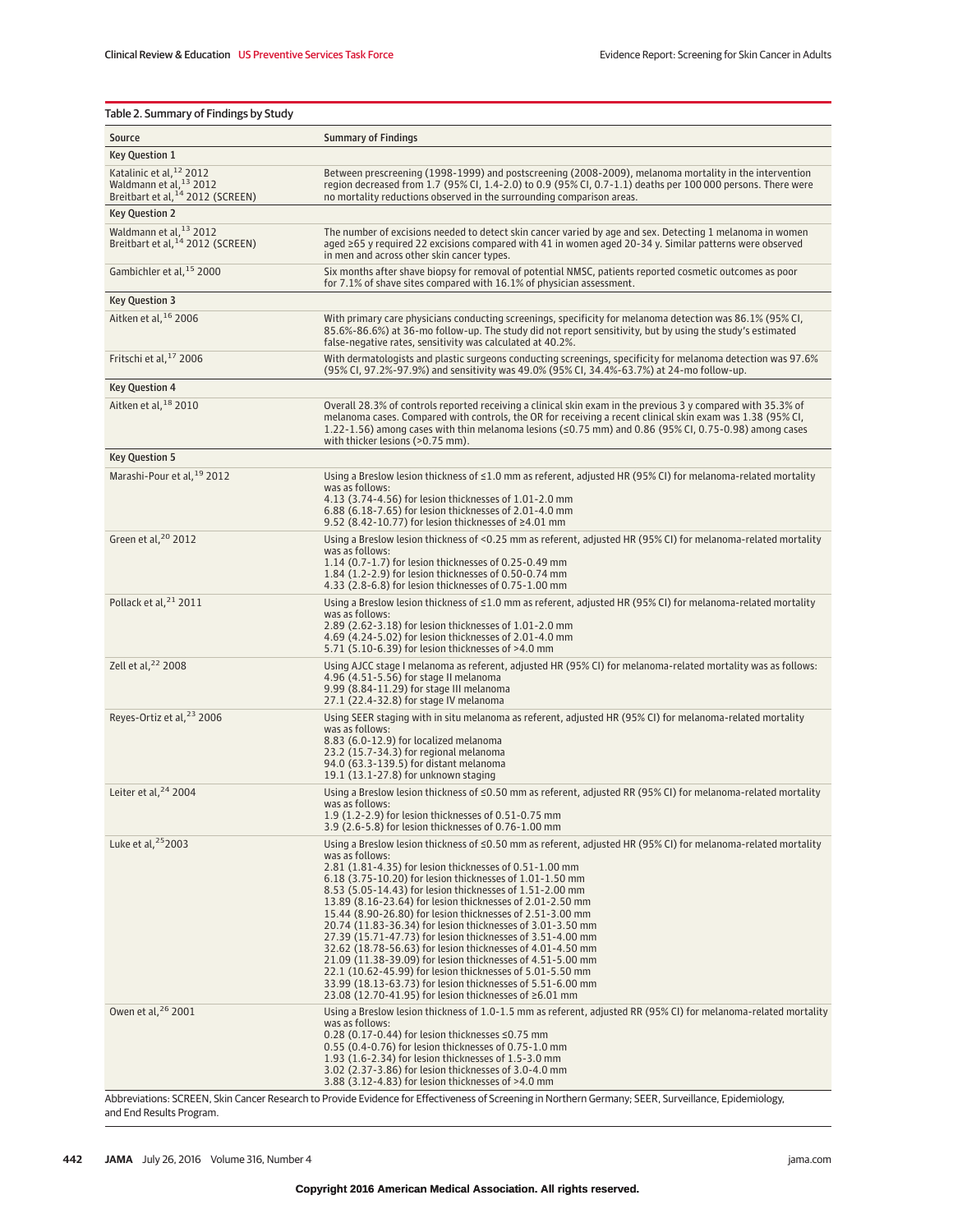system for screen-positive and screen-negative results, the sensitivity was 49.0% (95% CI, 34.4%-63.7%) and the specificity was 97.6% (95% CI, 97.2%-97.9%) with an overall recall rate of 2.7%. The screening accuracy of dermatology and primary care clinicians could not be directly compared because of differences in time to ascertainment of cancer outcomes that affect screening examination performance measures.

#### Skin Cancer Screening and Early Detection

KeyQuestion 4.Does visual skin cancer screening lead to earlier detection of skin cancer compared with usual care?

One fair-quality case-control study<sup>18</sup> measured the association between whole-body skin examinations by a physician during the 3 years before melanoma diagnosis and risk of invasive melanoma according to lesion thickness at diagnosis (Table 2). The study was conducted among 3762 cases with incident melanoma in Queensland, Australia, and 3824 controls randomly selected through electoral rolls and given a referent date. Of controls, 28.3% reported receiving a skin examination within 3 years of their reference date compared with 35.3% of melanoma cases. When stratified by lesion thickness, prevalence of report of receiving a clinical skin examination declined as lesion thickness increased: 38.7% for lesions less than0.75mm, 30.3% for lesions0.76 to 1.49mm, 28.0% for lesions 1.5 to 2.99 mm, and 22.5% for lesions 3.00 mm or larger. In multivariable-adjusted models, cases diagnosed with thin melanoma (≤0.75 mm) had an odds ratio (OR) of 1.38 (95% CI, 1.22-1.56) for physician skin examination in the previous 3 years comparedwith controls. Cases diagnosedwith thicker lesions (>0.75mm) had an OR of 0.86 (95% CI, 0.75-.98) for recent physician skin examination compared with controls. The subgroup of cases with the thickest melanoma lesions ( $\geq$ 3.00 mm) had an OR of 0.60 (95% CI, 0.43-0.83) for recent physician skin examination compared with controls.

#### Early Detection and Morbidity and Mortality

Key Question 5. What is the association between earlier detection of skin cancer and skin cancer morbidity and mortality and allcause mortality?

Eight fair- or good-quality observational studies were included with a total population of 236 485 (Table 2). These studies examined the association between either melanoma-specific or allcause mortality and lesion thickness or stage at diagnosis (either AJCC or SEER [US Surveillance, Epidemiology, and End Results Program] stage) at diagnosis.One good-quality study evaluated cancer stage and all-cause mortality.

All studies demonstrated a consistent linear increase in risk of melanoma mortality with increasing tumor thickness or stage, regardless of categorization. Tumor thickness greater than 4.0mmwas associated with increased melanoma mortality compared with thinner lesions in multivariable-adjusted models (hazard ratios [HRs] ranging from 3.17; 95% CI, 2.56-3.92, to 32.62; 95% CI, 18.78- 56.63). In the largest study, with 68 495 melanoma cases diagnosed from 1992 to 2006 identified through 13 SEER registries, greater tumor thickness was associated with higher melanoma mortality. Compared with thin lesions (<1.0 mm), HRs for melanoma mortality by thickness were 2.89 (95% CI, 2.62-3.18) for tumors 1.01 to 2.00 mm, 4.69 (95% CI, 4.24-5.02) for tumors 2.01 to 4.00 mm, and 5.71 (95% CI, 5.10-6.39) for tumors larger than 4.00 mm. Using

the same study population and categorizing by SEER summary stage, distant stage was associated with increased melanoma mortality compared with localized disease. In a cohort study of 39 049 residents of California who were diagnosed with melanoma, late stage at diagnosis was associated with increased all-cause mortality in adjusted models (HR, 10.39; 95% CI, 8.96-12.0).

# Discussion

A substantial body of evidence consistently suggests that later stage and increasing skin lesion thickness at melanoma detection is associatedwith increasedmelanomaandall-causemortality risk (Table 3). However, the evidence for an association between skin cancer screening and melanoma mortality is limited (Table 3). One population-based ecologic study found that visual skin examination by physicians was associated with a small reduction in absolute differences in population-level melanoma mortality. However, study design limits assessment of the intervention in the absence of a comparison population or more robust control of confounding. In addition, newly published follow-up research has suggested that the decline in melanoma mortality was transient, and melanoma mortality has returned to prescreening levels.<sup>28</sup>

Skin cancer screening could be accompanied by psychosocial harms, cosmetic harms, or overdiagnosis (ie, the diagnosis of disease that will not cause symptoms or death in a person's expected lifetime). For melanoma, biopsy alone is not usually sufficient for removing even small lesions, and subsequent excisions are often necessary for clear margins, particularly after shave or punch biopsy.<sup>29</sup> One study found cosmetic results of shave biopsy were acceptable to adults with suspected but not confirmed NMSC.<sup>15</sup> Detecting 1 case of skin cancer in younger age groups requires significantly more excisions than in older groups,<sup>13</sup> which suggests a potential excess burden of diagnostic workup in younger people, who experience the lowest incidence of NMSC and melanoma.

The potential for overdiagnosis of skin cancer is substantial.Since 1986, melanoma incidence rates have increased, but mortality rates have remained relatively stable. The increase is in part attributed to increasing skin biopsy rates, which increased from 2847 to 7222 per 100 000 individuals in the SEER Medicare population from 1986-2001.<sup>30</sup> Biopsies have resulted in increased detection of earlystage melanoma, mainly melanoma in situ.<sup>30</sup> These data suggest potential increased detection of clinically insignificant cancers rather than earlier detection of invasive tumors, in the absence of changes in mortality.<sup>30,31</sup> The 2.1 million Medicare enrollees diagnosed with NMSC annually<sup>32</sup> face increasing detection and treatment of basal cell carcinoma that likely has limited effect on life expectancy.<sup>33</sup> No studies meeting the inclusion criteria assessed overdiagnosis of clinical visual skin cancer screening.

The 2 included studies on diagnostic accuracy were conducted in Australia, where knowledge of skin protection habits and sun safety is high. Because of the relatively high prevalence of melanoma in Australia, primary care physicians routinely diagnose and manage skin cancer.<sup>34</sup> Physician training in detecting and diagnosing skin cancers was part of both studies and is likely important for improving performance, for both screening and responding to patient concerns. In the United States, some primary care physicians may not be fully confident in their skills to conduct skin cancer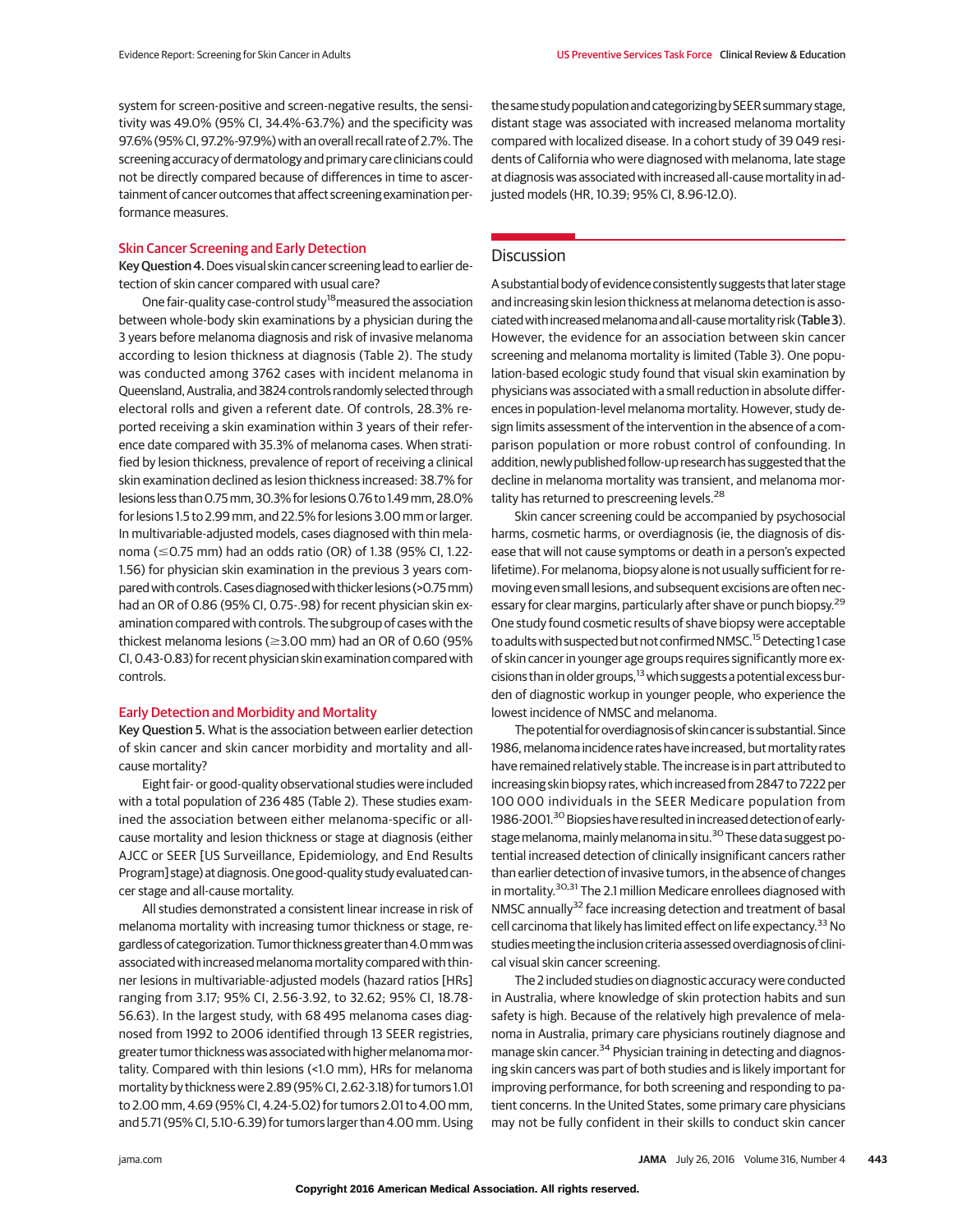|                           |                               | Table 3. Overall Summary of Evidence by Key Question                                                                                                                                                                                                                                           |                                           |                                                                                                                                                                                                                                                                                                                                                                                                                                                                                                                                                                                                                                |                                                                                                                                                                                                                                                                                                                                                                                                                                                                                                                                                                                                                                                            |                                                                                                                                                                                                                                                                                                                  |                    |
|---------------------------|-------------------------------|------------------------------------------------------------------------------------------------------------------------------------------------------------------------------------------------------------------------------------------------------------------------------------------------|-------------------------------------------|--------------------------------------------------------------------------------------------------------------------------------------------------------------------------------------------------------------------------------------------------------------------------------------------------------------------------------------------------------------------------------------------------------------------------------------------------------------------------------------------------------------------------------------------------------------------------------------------------------------------------------|------------------------------------------------------------------------------------------------------------------------------------------------------------------------------------------------------------------------------------------------------------------------------------------------------------------------------------------------------------------------------------------------------------------------------------------------------------------------------------------------------------------------------------------------------------------------------------------------------------------------------------------------------------|------------------------------------------------------------------------------------------------------------------------------------------------------------------------------------------------------------------------------------------------------------------------------------------------------------------|--------------------|
| No. of<br><b>Studies</b>  | No. of<br><b>Observations</b> | Population                                                                                                                                                                                                                                                                                     | Study<br>Design                           | Summary of Findings,<br>Consistency                                                                                                                                                                                                                                                                                                                                                                                                                                                                                                                                                                                            | <b>Major Limitations</b>                                                                                                                                                                                                                                                                                                                                                                                                                                                                                                                                                                                                                                   | <b>Applicability</b>                                                                                                                                                                                                                                                                                             | Overall<br>Quality |
|                           |                               | Key Question 1: Effectiveness of Skin Cancer Screening <sup>a</sup>                                                                                                                                                                                                                            |                                           |                                                                                                                                                                                                                                                                                                                                                                                                                                                                                                                                                                                                                                |                                                                                                                                                                                                                                                                                                                                                                                                                                                                                                                                                                                                                                                            |                                                                                                                                                                                                                                                                                                                  |                    |
| 1 Study<br>(3 articles)   | 360288                        | Residents of<br>Schleswig-Holstein<br>Germany $\geq$ 20 y<br>with whole-body<br>skin cancer<br>screening exam<br>between July 2003<br>and June 2004                                                                                                                                            | Ecologic<br>$(1$ study)                   | In the SCREEN study in<br>Germany, melanoma<br>mortality decreased<br>48% from 1.7 to 0.9<br>melanoma deaths per<br>100 000 individuals<br>5 years after the<br>screening program.<br>Absolute reduction<br>was 0.8 melanoma<br>deaths per 100 000<br>individuals. There<br>were no mortality<br>reductions in the<br>surrounding<br>geographic areas.<br>Consistency could not<br>be assessed because<br>only 1 study was<br>included.                                                                                                                                                                                        | In the main study, an<br>ecologic study design<br>permitted only<br>population-level analysis<br>of mortality rates<br>compared with those in<br>the surrounding areas,<br>not individual-level data.<br>In the absence of<br>comparison of<br>individual-level data, the<br>study was not able to<br>address confounding and<br>participant screening<br>bias. The physician<br>screening component was<br>part of a multimodal<br>screening program<br>involving physician<br>education, dermatologist<br>referral for<br>screen-detected lesions,<br>public outreach, and<br>access to physician review<br>of patient-identified<br>suspicious lesions. | The screening program made<br>considerable efforts to be<br>truly population-based and<br>screen the entire adult<br>population in the study area.<br>However, the screened<br>population (19% of total<br>eligible) had a high<br>proportion of younger<br>women screened, who are at<br>low risk for melanoma. | Fair               |
|                           |                               | Key Question 2: Harms of Skin Cancer Screening <sup>b</sup>                                                                                                                                                                                                                                    |                                           |                                                                                                                                                                                                                                                                                                                                                                                                                                                                                                                                                                                                                                |                                                                                                                                                                                                                                                                                                                                                                                                                                                                                                                                                                                                                                                            |                                                                                                                                                                                                                                                                                                                  |                    |
| 2 Studies<br>(3 articles) | 360333                        | Routine skin cancer Cohort<br>screening<br>outpatients in<br>Germany                                                                                                                                                                                                                           | $(1$ study)<br>Case series<br>$(1$ study) | The number of<br>excisions needed to<br>detect 1 skin cancer<br>varied by age and sex.<br>Fewer excisions were<br>needed to detect a<br>single case in older<br>adults and in men.<br>After shave biopsy for<br>removal of potential<br>NMSC detected<br>through cancer<br>screening, 7% of<br>patients viewed their<br>scar outcomes poorly<br>at 6 mo after biopsy.<br>Consistency was low<br>because different<br>harms were assessed<br>in each study and<br>1 per outcome.                                                                                                                                                | Data from the SCREEN<br>study presented the<br>false-positive rates and<br>number of excisions<br>needed to detect 1<br>melanoma during the<br>screening program.<br>Overdiagnosis could not<br>be assessed directly. A<br>small study of 45 people<br>assessed the acceptability<br>of cosmetic scars from<br>shave biopsy for<br>suspected NMSC, which is<br>not the major approach to<br>melanomas.                                                                                                                                                                                                                                                     | The SCREEN data suggest<br>potential for yery high<br>number of false-positive<br>results that could be relevant<br>to other screening programs.<br>Patient-reported data on<br>cosmetic harms is important.                                                                                                     | Fair               |
|                           |                               | Key Question 3: Screening Diagnostic Accuracy <sup>c</sup>                                                                                                                                                                                                                                     |                                           |                                                                                                                                                                                                                                                                                                                                                                                                                                                                                                                                                                                                                                |                                                                                                                                                                                                                                                                                                                                                                                                                                                                                                                                                                                                                                                            |                                                                                                                                                                                                                                                                                                                  |                    |
| 2 Studies<br>(2 articles) | 23819                         | Australian<br>residents<br>who either<br>participated in a<br>community-based<br>pilot randomized<br>clinical trial of skin<br>screening program<br>or attended Lions<br>Cancer Institute<br>weekend mobile<br>screening clinics in<br>rural and suburban<br>locations in<br>Western Australia | Cohort<br>(2 studies)                     | Sensitivity to detect<br>melanoma was 40.2%<br>and specificity was<br>86.1% when<br>conducted by primary<br>care physicians and<br>cancer outcomes were<br>assessed within 3<br>years. Sensitivity was<br>49.0% and specificity<br>97.6% when skin<br>examinations were<br>performed by<br>dermatologists and<br>cancer outcomes were<br>assessed within 2<br>years. Recall rate was<br>14.1% for primary<br>care and 2.7% for<br>dermatologists.<br>Melanoma detection<br>rates were under 1% in<br>both studies.<br>Consistency was low<br>because different<br>follow-up times<br>prohibit direct<br>comparison of studies. | An Australian cohort<br>study assessed<br>performance of<br>dermatologists in a<br>mobile screening<br>program. An unrelated<br>cohort study, also<br>Australian, assessed<br>performance of primary<br>care clinicians. Missed<br>cancers were detected<br>through registry and<br>medical records linkages,<br>but ascertainment bias is<br>likely due to differential<br>follow-up time periods.                                                                                                                                                                                                                                                        | These results may not apply<br>to US settings.                                                                                                                                                                                                                                                                   | Fair               |

(continued)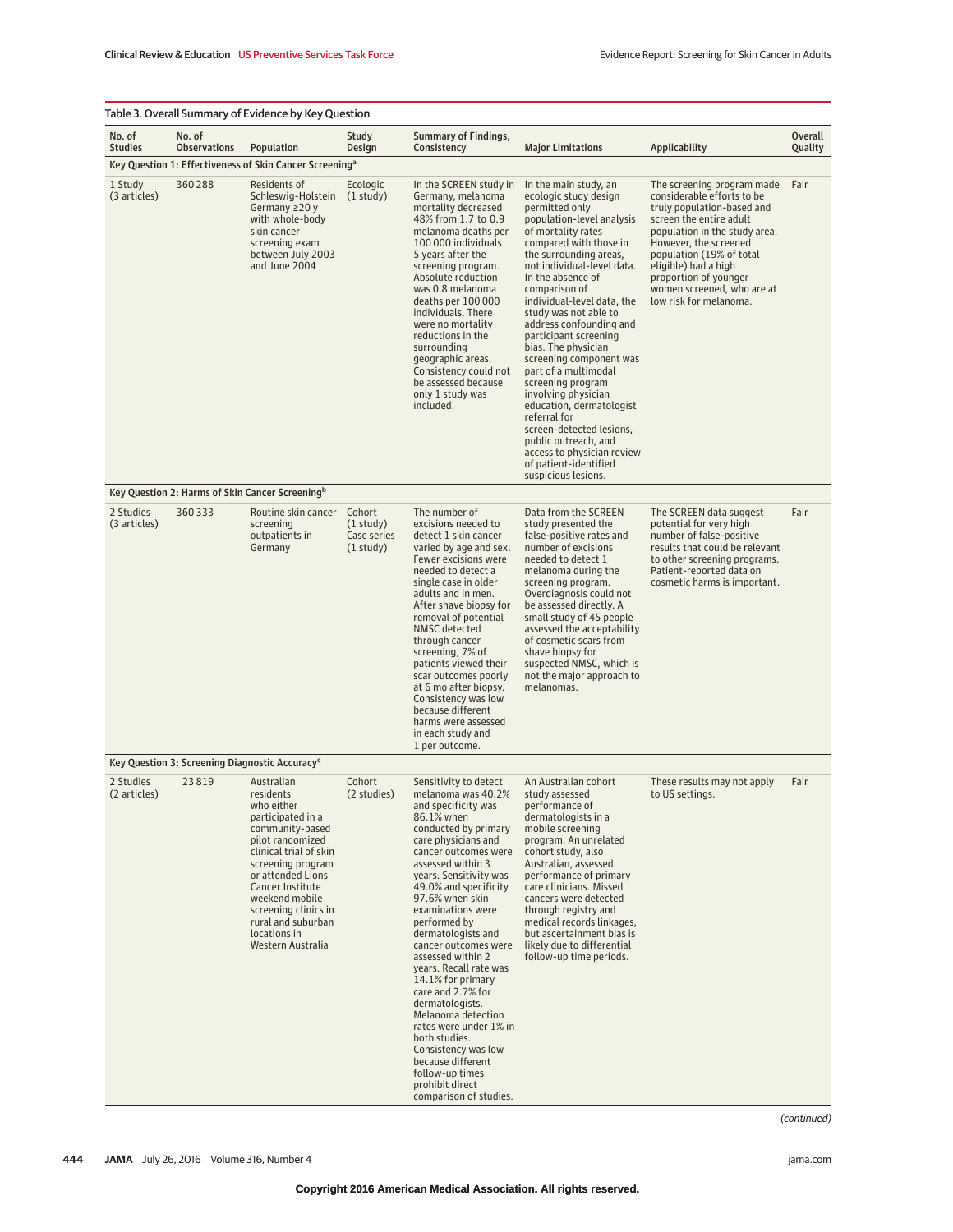| No. of<br><b>Studies</b>  | No. of<br><b>Observations</b>                                                                                                                                                                                                             | Population                                                                                                                                                                                       | Study<br>Design                                                                                                                                                                                                                                                                                                                                                                                                                                                                         | <b>Summary of Findings,</b><br>Consistency                                                                                                                                                                                                                                                                                                                                         | <b>Major Limitations</b>                                                                                                                                                                                                                                                                                                                                                                                        | Applicability                                                                                                                                                                                                                                            | Overall<br>Quality |
|---------------------------|-------------------------------------------------------------------------------------------------------------------------------------------------------------------------------------------------------------------------------------------|--------------------------------------------------------------------------------------------------------------------------------------------------------------------------------------------------|-----------------------------------------------------------------------------------------------------------------------------------------------------------------------------------------------------------------------------------------------------------------------------------------------------------------------------------------------------------------------------------------------------------------------------------------------------------------------------------------|------------------------------------------------------------------------------------------------------------------------------------------------------------------------------------------------------------------------------------------------------------------------------------------------------------------------------------------------------------------------------------|-----------------------------------------------------------------------------------------------------------------------------------------------------------------------------------------------------------------------------------------------------------------------------------------------------------------------------------------------------------------------------------------------------------------|----------------------------------------------------------------------------------------------------------------------------------------------------------------------------------------------------------------------------------------------------------|--------------------|
|                           |                                                                                                                                                                                                                                           | Key Question 4: Skin Cancer Screening and Early Detection <sup>d</sup>                                                                                                                           |                                                                                                                                                                                                                                                                                                                                                                                                                                                                                         |                                                                                                                                                                                                                                                                                                                                                                                    |                                                                                                                                                                                                                                                                                                                                                                                                                 |                                                                                                                                                                                                                                                          |                    |
| 1 Study<br>(1 article)    | 7586<br>Queensland<br>Case-control<br>residents aged<br>$(1$ study)<br>20-75 y; cases<br>identified from<br>cancer registry and<br>controls selected<br>through stratified<br>random sampling<br>from Queensland<br><b>Electoral Roll</b> |                                                                                                                                                                                                  | 28.3% of controls<br>reported receiving a<br>clinical skin exam in<br>the previous 3 y<br>compared with 35.3%<br>of melanoma cases.<br>Cases with thin<br>melanoma lesions<br>$(50.75 \text{ mm})$ had 38%<br>higher odds of clinical<br>skin exam than<br>controls. Cases with<br>thicker lesions<br>$(>0.75$ mm) had 14%<br>reduced odds of recent<br>physician skin exam<br>compared with<br>controls. Consistency<br>could not be assessed<br>because only 1 study<br>was included. | One Australian<br>case-control study<br>compared receipt of<br>physician whole-body<br>skin exam in the previous<br>3 v and the association<br>of melanoma thickness<br>(in cases) with physician<br>skin exam. Potential<br>for recall bias.                                                                                                                                      | The ability of physician skin<br>exam to detect lesions earlier<br>than through usual care or<br>self-identification is<br>important to establishing an<br>effect of physician screening<br>in the context of multimodal<br>skin cancer early-detection<br>programs.                                                                                                                                            | Fair                                                                                                                                                                                                                                                     |                    |
|                           |                                                                                                                                                                                                                                           | Key Question 5: Early Detection and Morbidity and Mortality <sup>e</sup>                                                                                                                         |                                                                                                                                                                                                                                                                                                                                                                                                                                                                                         |                                                                                                                                                                                                                                                                                                                                                                                    |                                                                                                                                                                                                                                                                                                                                                                                                                 |                                                                                                                                                                                                                                                          |                    |
| 8 Studies<br>(8 articles) | 236485                                                                                                                                                                                                                                    | Cases of melanoma<br>identified through<br>registries in<br>Australia,<br>Germany, and the<br><b>United States</b><br>Abbreviations: exam, examination; KQ, key question; NMSC, nonmelanoma skin | Observa-<br>tional cohort<br>study<br>(8 studies)                                                                                                                                                                                                                                                                                                                                                                                                                                       | All studies<br>demonstrated a<br>consistent linear<br>increase in risk of<br>melanoma mortality<br>with increasing tumor<br>thickness or stage.<br>Tumor thickness<br>$>4.0$ mm was<br>associated with a<br>3.1-32.6 increased<br>risk of melanoma<br>mortality compared<br>with thinner lesions in<br>multivariable adjusted<br>models. Consistency<br>among studies<br>was high. | Three good-quality<br>and 5 fair-quality<br>observational studies<br>included >200 000<br>people with melanoma in<br>the United States,<br>Germany, and Australia.<br>The studies examined the<br>association between<br>melanoma-specific<br>mortality and lesion<br>thickness or stage at<br>diagnosis. One of the<br>good-quality studies also<br>assessed all-cause<br>mortality and stage at<br>diagnosis. | The association of melanoma<br>or all-cause mortality with<br>earlier stage or lesion<br>thickness at detection is<br>relevant to screening<br>programs.<br><sup>c</sup> KQ3: What are the test characteristics of visual screening for skin cancer when | Good               |

a KO1: What is the direct evidence that visual screening for skin cancer by a primary care clinician or dermatologist reduces skin cancer morbidity and mortality and all-cause mortality?

**b** KQ2: What are the harms of screening for skin cancer and diagnostic follow-up?

cancer compared with usual care?

e KQ5: What is the association between earlier detection of skin cancer and skin cancer morbidity and mortality and all-cause mortality?

screening<sup>35</sup> and could require additional training to achieve skin cancer screening goals.

The benefits of skin cancer screening may be greatest among subgroups most likely to develop fatal melanoma. Several algorithms use melanoma risk factors to qualify risk of melanoma and could have utility for screening programs in identifying individuals who might benefit most from screening.<sup>36-39</sup> However, none have been externally validated, and they are generally based on risk in people of white race.<sup>36-39</sup> No evidence was identified to suggest these algorithms have been adopted in US clinical practice. If externally validated, risk assessment tools might lead to evaluating a targeted screening approach.

One of the main limitations of this report is that the majority of the eligible evidence was from international settings, especially Australia and Germany, where skin cancer screening and outcomes have been a focus of research, and the burden of melanoma is much higher compared with that in the United States or other countries.<sup>40</sup>

Another limitation of this review is that it focused on physicianinitiated visual skin examinations. Population-based skin cancer screening does not exist in isolation, because most skin cancer screening programs are conducted along with community education and media programs. Currently, the US Community Preventive Services Task Force recommends skin cancer prevention and education interventions in child care centers, outdoor occupational and recreational settings, and primary and middle school settings, as well as multicomponent community-wide interventions for improving sun-protection behaviors.<sup>41-45</sup> The USPSTF recommends primary care-based counseling on UV exposure reduction for people aged 10 to 24 years with fair skin.<sup>46</sup> The review also excluded studies conducted outside of primary care settings, such as workplace-based screening programs or pigmented lesion clinics, because these interventions are aimed primarily at enhancing access to physician review of patient-identified lesions and likely do not represent screening populations.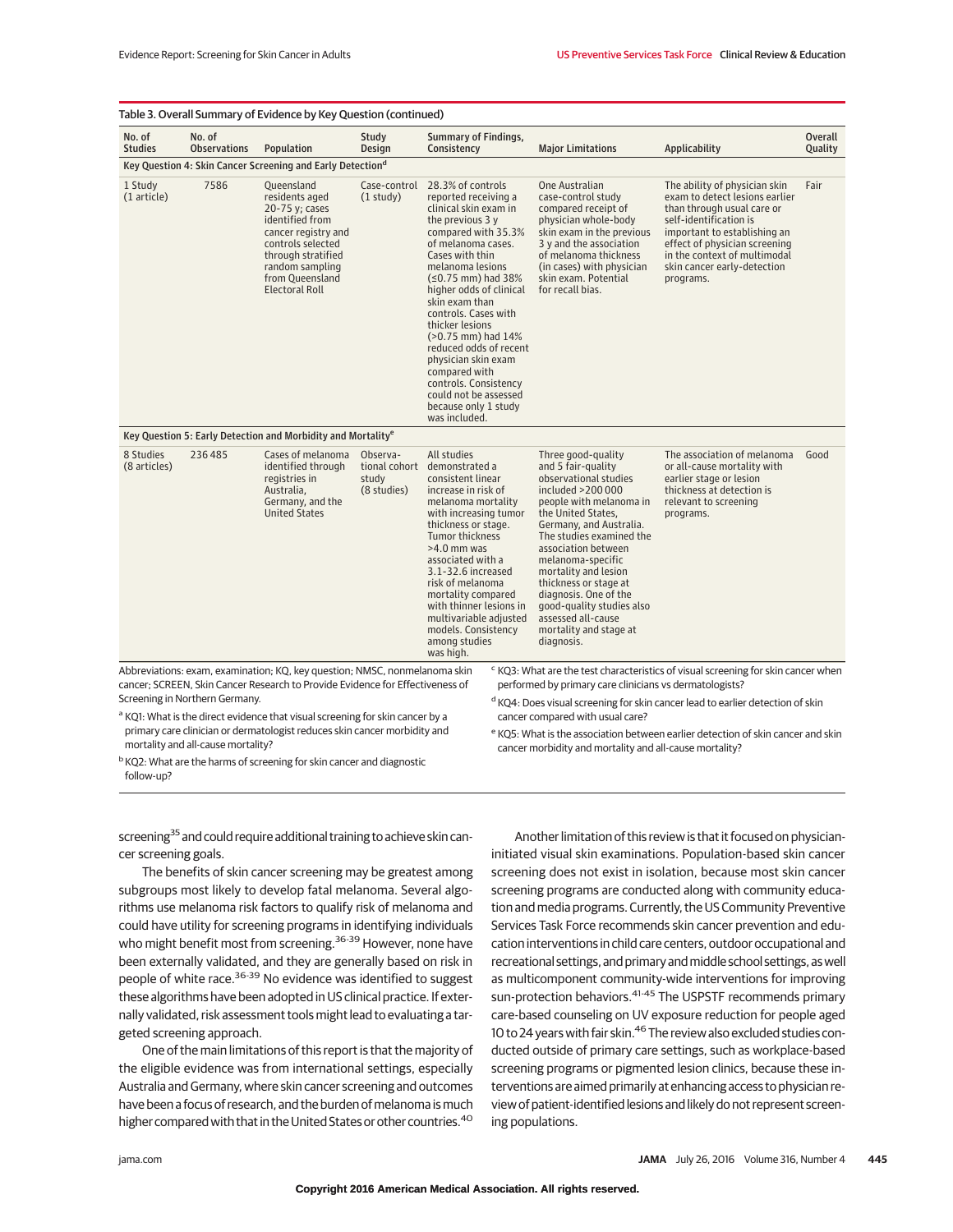The body of evidence for skin cancer screening would be improved with prospective studies of both universal and riskbased screening strategies with sufficient follow-up time (at least 12 months postexamination) to assess individual-level melanoma outcomes in screened and unscreened people. Researchers conducting skin cancer screening studies should be aware of the effect of healthy participant bias and assess comprehensive data on the skin cancer risk factors of study participants. In instances of multicomponent skin cancer reduction strategies, assessment of the relative effect of each component, including visual skin examination performed by physicians independent of media campaigns, would be beneficial. Advancement of knowledge on potential

overdiagnosis and overtreatment associated with populationbased skin cancer screening would help distinguish benefits of screening from potential harms.

# **Conclusions**

Only limited evidence was identified for skin cancer screening, particularly regarding potential benefit of skin cancer screening onmelanoma mortality. Future research on skin cancer screening should focus on evaluating the effectiveness of targeted screening in those considered to be at higher risk for skin cancer.

## ARTICLE INFORMATION

**Author Contributions:** Dr Wernli had full access to all of the data in the study and takes responsibility for the integrity of the data and the accuracy of the data analysis.

Study concept and design: Wernli, Henrikson, Morrison, Nguyen.

Acquisition, analysis, or interpretation of data: Wernli, Henrikson, Morrison, Nguyen, Pocobelli, Blasi.

Drafting of the manuscript: Wernli, Henrikson, Morrison, Nguyen, Pocobelli.

Critical revision of the manuscript for important intellectual content: Wernli, Henrikson, Morrison, Nguyen, Pocobelli, Blasi.

Statistical analysis: Wernli, Henrikson.

Obtained funding: Wernli.

Administrative, technical, or material support: Wernli, Morrison, Nguyen, Pocobelli, Blasi. Study supervision: Wernli.

**Conflict of Interest Disclosures:** All authors have completed and submitted the ICMJE Form for Disclosure of Potential Conflicts of Interest and none were reported.

**Funding/Support:** This research was funded by the Agency for Healthcare Research and Quality (AHRQ) under a contract to support the USPSTF.

**Role of the Funder/Sponsor:** Investigators worked with USPSTF members and AHRQ staff to develop the scope, analytic framework, and key questions for this review. AHRQ had no role in study selection, quality assessment, or synthesis. AHRQ staff provided project oversight, reviewed the report to ensure that the analysis met methodological standards, and distributed the draft for peer review. Otherwise, AHRQ had no role in the design and conduct of the study; collection, management, analysis, and interpretation of the data; preparation, review, or approval of the manuscript findings; and decision to submit the manuscript for publication.

**Additional Contributions:** We gratefully acknowledge the following individuals for their contributions to this project: the AHRQ staff; the US Preventive Services Task Force; Evidence-based Practice Center staff members Evelyn Whitlock, MD, MPH; Tracy Beil, MS; Erin Bowles, MPH; Brittany Burda, MPH; Gabrielle Gundersen; Christel Kratohvil; Smyth Lai, MLS; Jennifer Lin, MD; Caitlyn Senger, MPH; and Chris Tachibana, PhD; Joanne Aitken, PhD, MSc; Laura Ferris, MD, PhD; Sandra J. Lee, ScD, and Martin Weinstock, MD, PhD, for providing expert review of the draft report and the Centers for Disease Control and Prevention, National Cancer Institute, Veterans Health Affairs,

and the Military Health System for providing Federal Partner review of the draft report. The USPSTF members, expert consultants, peer reviewers, and federal partner reviewers did not receive financial compensation for their contributions.

**Additional Information:** A draft version of this evidence report underwent external peer review from 4 content experts (Joanne Aitken, PhD, MSc, Cancer Council Queensland; Laura Ferris, MD, PhD, University of Pittsburgh; Sandra J. Lee, ScD, Harvard T.H. Chan School of Public Health; and Martin Weinstock, MD, PhD, Brown University) and 4 federal partners: Centers for Disease Control and Prevention, National Cancer Institute, Veterans Health Affairs, and the Military Health System. Comments were presented to the USPSTF during its deliberation of the evidence and were considered in preparing the final evidence review.

**Editorial Disclaimer:** This evidence report is presented as a document in support of the accompanying USPSTF Recommendation Statement. It did not undergo additional peer review after submission to JAMA.

#### **REFERENCES**

**1**. Thomas VD, Aasi SZ, Wilson LD, Leffell DJ. Cancer of the skin. In: DeVita VT, Lawrence TS, Rosenberg SA, DePinho RA, Weinberg RA, eds. DeVita, Hellman, and Rosenberg's Cancer: Principles and Practice of Oncology. 8th ed. Philadelphia, PA: Wolters Kluwer Health/Lippincott Williams & Wilkins; 2008: 1863-1887.

**2**. Howlader N, Noone AM, Krapcho M, et al. SEER Cancer Statistics Review, 1975-2011 [based on November 2013 SEER data submission]. Surveillance, Epidemiology, and End Results Program. April 2014. http://seer.cancer.gov/archive /csr/1975\_2011/. Accessed April 1, 2015.

**3**. Siegel RL, Miller KD, Jemal A. Cancer statistics, 2015. CA Cancer J Clin. 2015;65(1):5-29.

**4**. US Preventive Services Task Force. Screening for skin cancer: US Preventive Services Task Force recommendation statement. Ann Intern Med. 2009;150(3):188-193.

**5**. US Preventive Services Task Force. Screening for skin cancer: recommendations and rationale. Am J Prev Med. 2001;20(3)(suppl):44-46.

**6**. Wernli KJ, Henrikson NB, Morrison CC, Nguyen M, Pocobelli G, Whitlock EP. Screening for Skin Cancer in Adults: An Updated Systematic Evidence Review for the US Preventive Services Task Force: Evidence Synthesis No. 137. Rockville, MD: Agency for Healthcare Research and Quality; 2016. AHRQ publication 14-05210-EF-1.

**7**. US Preventive Services Task Force. US Preventive Services Task Force Procedure Manual. Rockville, MD: Agency for Healthcare Research and Quality; 2008. AHRQ publication 08-05118-EF.

**8**. Human development data (1980-2015). United Nations Development Programme. http://hdr.undp .org/en/data. Accessed May 22, 2015.

**9**. Byrd D, Compton CC, Fritz AG, Greene FL, Trotti A. AJCC Cancer Staging Manual. Vol 649. New York, NY: Springer; 2010.

**10**. Dufault B, Klar N. The quality of modern cross-sectional ecologic studies: a bibliometric review. Am J Epidemiol. 2011;174(10):1101-1107.

**11**. Tu JV, Ko DT. Ecological studies and cardiovascular outcomes research. Circulation. 2008;118(24):2588-2593.

**12**. Katalinic A, Waldmann A, Weinstock MA, et al. Does skin cancer screening save lives? an observational study comparing trends in melanoma mortality in regions with and without screening. Cancer. 2012;118(21):5395-5402.

**13**. Waldmann A, Nolte S, Geller AC, et al. Frequency of excisions and yields of malignant skin tumors in a population-based screening intervention of 360,288 whole-body examinations. Arch Dermatol. 2012;148(8):903-910.

**14**. Breitbart EW, Waldmann A, Nolte S, et al. Systematic skin cancer screening in Northern Germany.J Am Acad Dermatol. 2012;66(2):201-211.

**15**. Gambichler T, Senger E, Rapp S, Alamouti D, Altmeyer P, Hoffmann K. Deep shave excision of macular melanocytic nevi with the razor blade biopsy technique. Dermatol Surg. 2000;26(7):662- 666.

**16**. Aitken JF, Janda M, Elwood M, Youl PH, Ring IT, Lowe JB. Clinical outcomes from skin screening clinics within a community-based melanoma screening program. J Am Acad Dermatol. 2006;54 (1):105-114.

**17**. Fritschi L, Dye SA, Katris P. Validity of melanoma diagnosis in a community-based screening program. Am J Epidemiol. 2006;164(4):385-390.

**18.** Aitken JF, Elwood M, Baade PD, Youl P, English D. Clinical whole-body skin examination reduces the incidence of thick melanomas. Int J Cancer. 2010;126(2):450-458.

**19**. Marashi-Pour S, Morrell S, Cooke-Yarborough C, Arcorace M, Baker D. Competing risk analysis of mortality from invasive cutaneous melanoma in